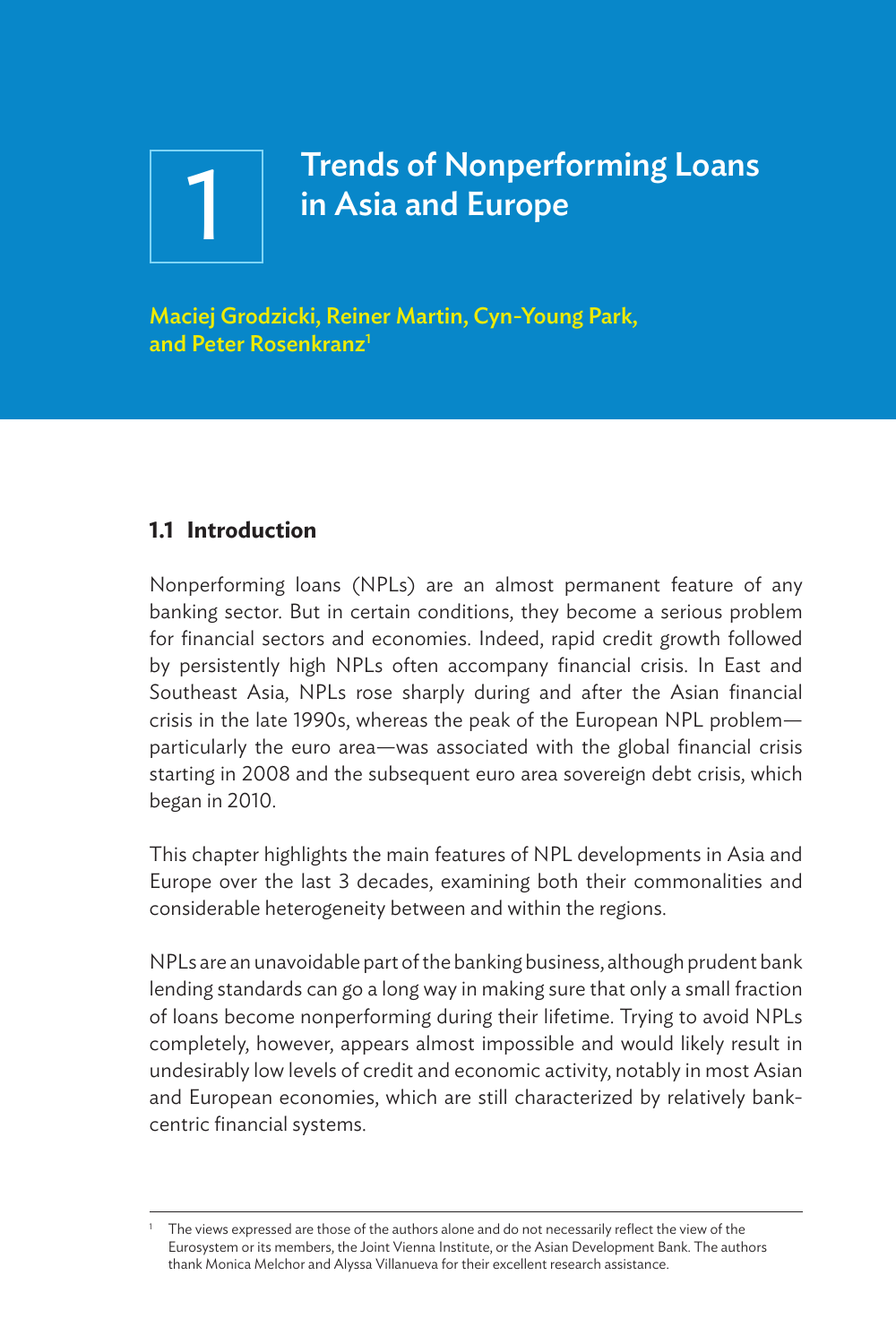Banks are the main providers of corporate finance, both in Asia and in the euro area. In 2019, bank credit to firms relative to gross domestic product (GDP) stood at over 120% in Asia, exceeding the combined contributions of corporate bonds and stock markets to corporate financing (Figure 1.1). In the euro area, loans to nonfinancial firms fluctuated around 65% of GDP for most of the last decade, having increased from just over 50% in 1999. Despite having more than doubled in terms of GDP over the last 20 years, the corporate bond market remained a small part of corporate finance in both regions.



The dominance of bank finance in Asia and the euro area underpins the importance of efficient NPL resolution frameworks in these regions. Banks burdened with high NPLs may be unable to financially intermediate and thus support economic activity, while market-based finance may not yet be sufficiently well-developed to substitute for them. As other chapters show,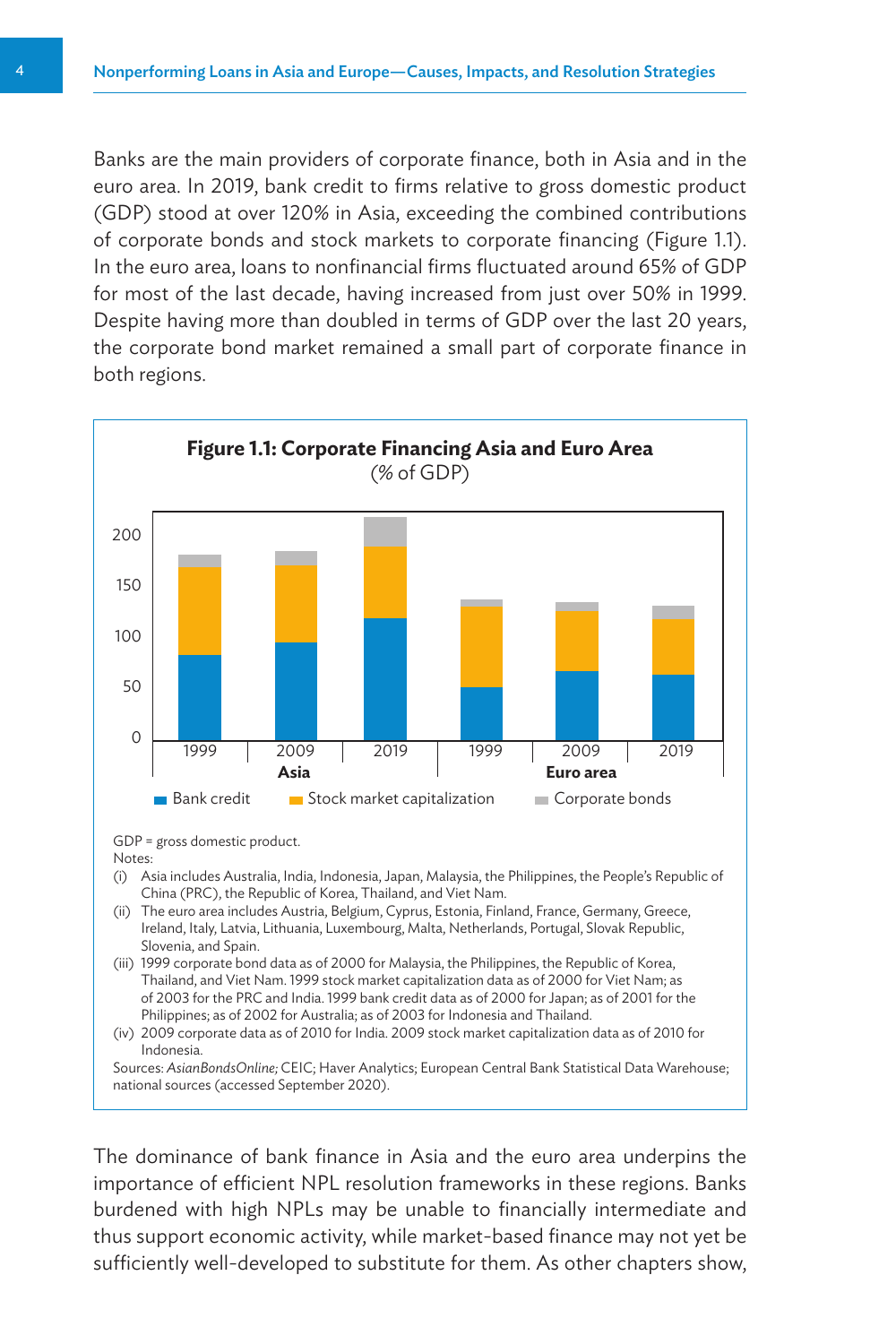empirical evidence from both Asia and the euro area suggests that high NPLs tend to reduce bank lending and economic activity. Preventing elevated NPLs, particularly over an extended period, is therefore an important public policy objective.

The chapter provides a high-level review of NPL developments across Asia and the euro area over the last few decades. More specifically, the two regional sections of this chapter look at correlations between NPLs and key economic indicators (such as GDP growth and interest rates), at the structure of the NPL stock in Asia and the euro area, and at key features of the regional secondary NPL markets. It thus provides a background for the subsequent analytical and policy-oriented chapters of the book.<sup>2</sup>

We find that regional economic crises played a key role in the buildup and subsequent decline of NPLs in the two regions. Asia experienced a major peak in NPLs in the aftermath of the Asian financial crisis, and it took nearly a decade for NPLs to return to pre-crisis levels. In the euro area, the surge in NPLs was related to the global financial crisis and the subsequent euro area sovereign debt crisis, which started in 2008 and 2010, respectively, and severely affected several euro area countries, mainly in Southern Europe. Underneath these high-level NPL trends, however, are often very heterogeneous context-specific NPL developments, shaped by a range of idiosyncratic economic and political factors.

# **1.2 Developments in Asia**

The Asian financial crisis of 1997–1998 was a watershed moment for NPLs and financial sector development. In a little over a year after the outbreak of that crisis, the aggregate GDP of Indonesia, Malaysia, the Philippines, the Republic of Korea, and Thailand fell by 30%. Consequently, NPL ratios in Southeast Asia rose significantly, with Indonesia and Thailand experiencing NPL ratios higher than 40% in 1998 (Table 1.1). NPL ratios in the crisishit economies came down to considerably lower levels in a decade, due to strong post-crisis reforms, a combination of micro- and macroprudential policies, and sound macroeconomic conditions. In most other Asian economies, NPL ratios were also under control by the late 2000s.

 $2^{\circ}$  Comparative analyses of NPLs over long periods are constrained by a lack of comparable data across countries as well as changes in the definition of NPLs over time. For most Asian and European countries, NPL data series start in the 1990s, although there are often material differences in the definitions used (for example, see the metadata for NPL figures collected as part of the International Monetary Fund's Financial Soundness Indicators [IMF 2006]). The European Banking Authority (EBA) in 2013 published a harmonized NPL definition for the member states of the European Union (EBA 2013). No comparably uniform definition exists for the chapter's Asian economies.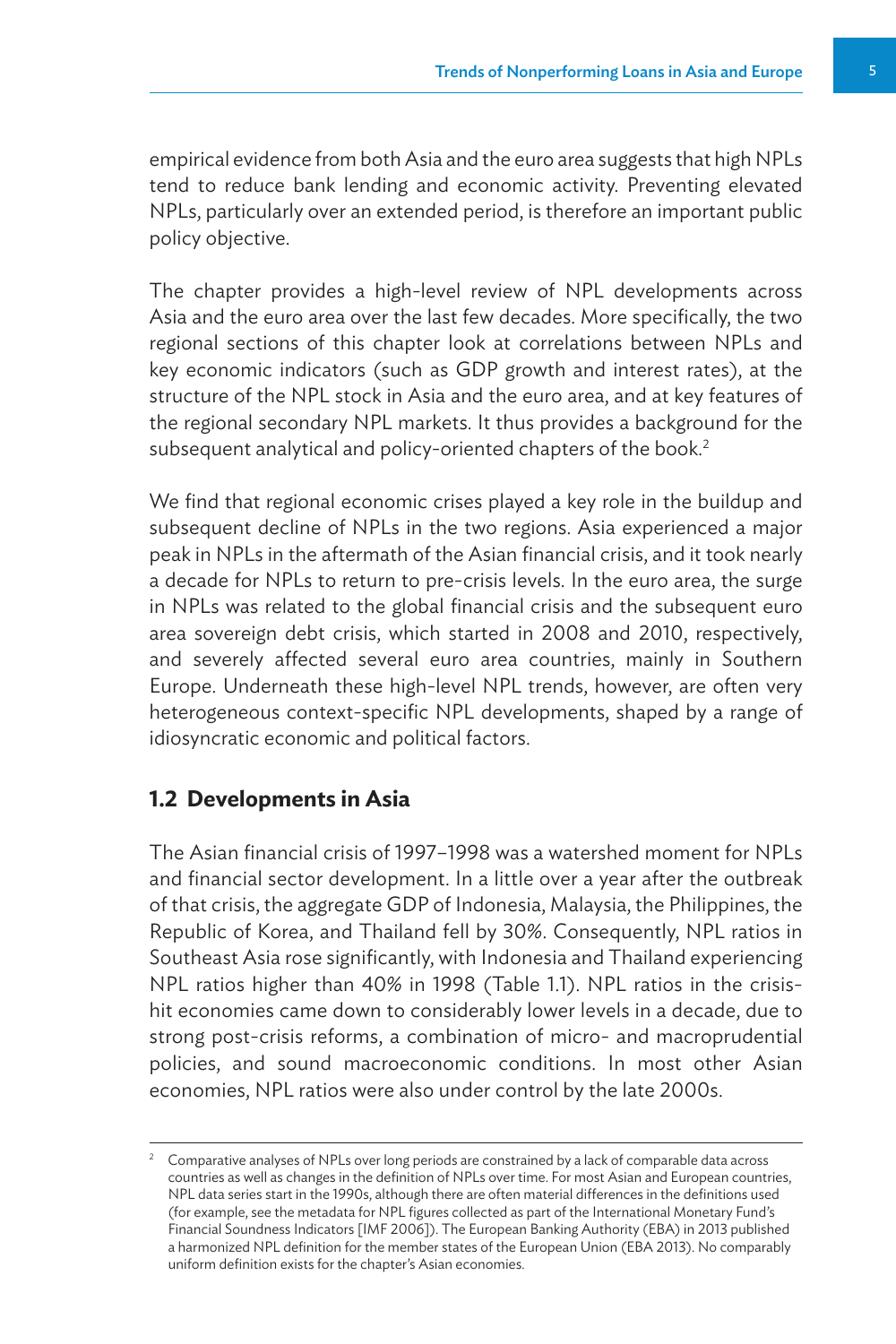Table 1.1: Evolution of Bank NPLs in Asia $(\%$  of  $\operatorname{gros}$  loans) **Table 1.1: Evolution of Bank NPLs in Asia** (% of gross loans)

| <b>610Z</b> |                     |               | 5.1               |                                             | $\frac{1}{8}$ | 7.7                |                  |           | 0.6              | 10.1          | $\frac{1}{2}$ |                        |
|-------------|---------------------|---------------|-------------------|---------------------------------------------|---------------|--------------------|------------------|-----------|------------------|---------------|---------------|------------------------|
| <b>810Z</b> |                     | $\frac{8}{8}$ | 4.8               | $\overline{\mathsf{C}}$<br>$\overline{2}$ . | 7.4           | 7.3                | 21.2             |           | 0.7              | 10.4          | $\frac{8}{1}$ | continued on next page |
| <b>ZLOZ</b> |                     | 12.2          | 5.4               | 13.8                                        | 9.3           | 7.4                | 21.6             |           | 0.9              | $\frac{5}{8}$ | $\frac{1}{1}$ |                        |
| <b>910Z</b> |                     | 11.1          | 6.7               | 5.3                                         | 6.7           | 8.5                | 26.6             |           | $\frac{1}{1}$    | $\frac{5}{8}$ | 1.7           |                        |
| SLOZ        |                     | 12.1          | 8.0               | 4.4                                         | $\frac{0}{8}$ | 6.7                | 17.2             |           | $\frac{0}{1}$    | 7.4           | 1.7           |                        |
| <b>VIOZ</b> |                     | 7.8           | 7.0               | 4.5                                         | 12.4          | 4.2                | 11.6             |           | $\frac{0}{1}$    | 5.0           | 1.2           |                        |
| <b>STOS</b> |                     | 4.9           | 4.5               | 5.7                                         | 19.5          | 5.1                | $\overline{8.6}$ |           | 1.2              | 5.3           | $\frac{0}{1}$ |                        |
| <b>ZLOZ</b> |                     | 5.0           | 3.7               | 6.0                                         | 19.4          | 6.6                | 6.4              |           | $\frac{0}{1}$    | 4.2           | 1.0           |                        |
| LLOZ        |                     | 4.7           | $\frac{3}{4}$     | 4.7                                         | 20.7          | 9.4                | 6.8              |           | $\overline{0}$ . | 5.8           | $\frac{0}{1}$ |                        |
| OLOZ        |                     | 49.9          | 3.0               | 3.5                                         | 20.9          | 14.8               | 7.6              |           | $\Xi$            | 11.5          | $\Xi$         |                        |
| 600Z        |                     |               | 4.9               |                                             | 18.9          | 8.2                | 44.3             |           | $\frac{8}{2}$    | 17.4          | $\frac{6}{1}$ |                        |
| 800Z        |                     |               | $4.\overline{3}$  |                                             | 7.1           | 5.3                | $2.\overline{3}$ |           | $\overline{0}$ . | 7.2           | 2.4           |                        |
| <b>Z00Z</b> |                     |               | 2.4               |                                             | 2.7           | 3.6                | $\sim$           |           | 0.6              | 3.3           | 6.2           |                        |
| 900Z        |                     |               | 2.4               | 7.2                                         | 2.4           | 6.2                | $\frac{1}{11}$   |           | $\overline{0}$ . | 4.9           | 7.1           |                        |
| <b>SO07</b> |                     |               | 2.0               | 5<br>்                                      | 3.3           |                    | 3.3              |           | $\frac{0}{1}$    | 5.8           | 8.6           |                        |
| <b>7007</b> |                     |               | 2.1               | ٣<br>15.                                    | 4.3           | 8.0                | 3.6              |           | $\frac{6}{1}$    | 6.4           | 13.2          |                        |
| <b>2003</b> |                     |               | 5.4               | 21.5                                        | 8.4           | 11.2               | 5.2              |           | 2.0              | $\frac{4}{3}$ | 20.4          |                        |
| <b>ZOOZ</b> |                     |               | 9.9               | 28.0                                        | 11.9          | 13.3               | 5.1              |           | $\frac{9}{1}$    | 5.1           | 26.0          |                        |
| <b>LOOZ</b> |                     |               | 24.4              |                                             |               | 13.4               | 3.0              |           | $\frac{8}{2}$ .  | 6.7           | 29.8          |                        |
| <b>000Z</b> |                     |               | 17.5              |                                             |               | 30.9               | 5.2              |           |                  | 21.9          | 22.4          |                        |
| 666L        |                     |               | $\overline{8}$ .0 |                                             |               | 30.9               |                  |           |                  | 50.5          | 28.5          |                        |
| 866L        |                     |               | 6.0               |                                             |               | 10.1               |                  |           |                  |               |               |                        |
| 266L        |                     |               |                   |                                             |               |                    |                  |           |                  | 19.7 31.0     |               |                        |
| Economy     | <b>Central Asia</b> | Afghanistan   | Armenia           | Azerbaijan                                  | Kazakhstan    | Kyrgyz<br>Republic | Tajikistan       | East Asia | Korea, Rep of.   | Mongolia      | PRC           |                        |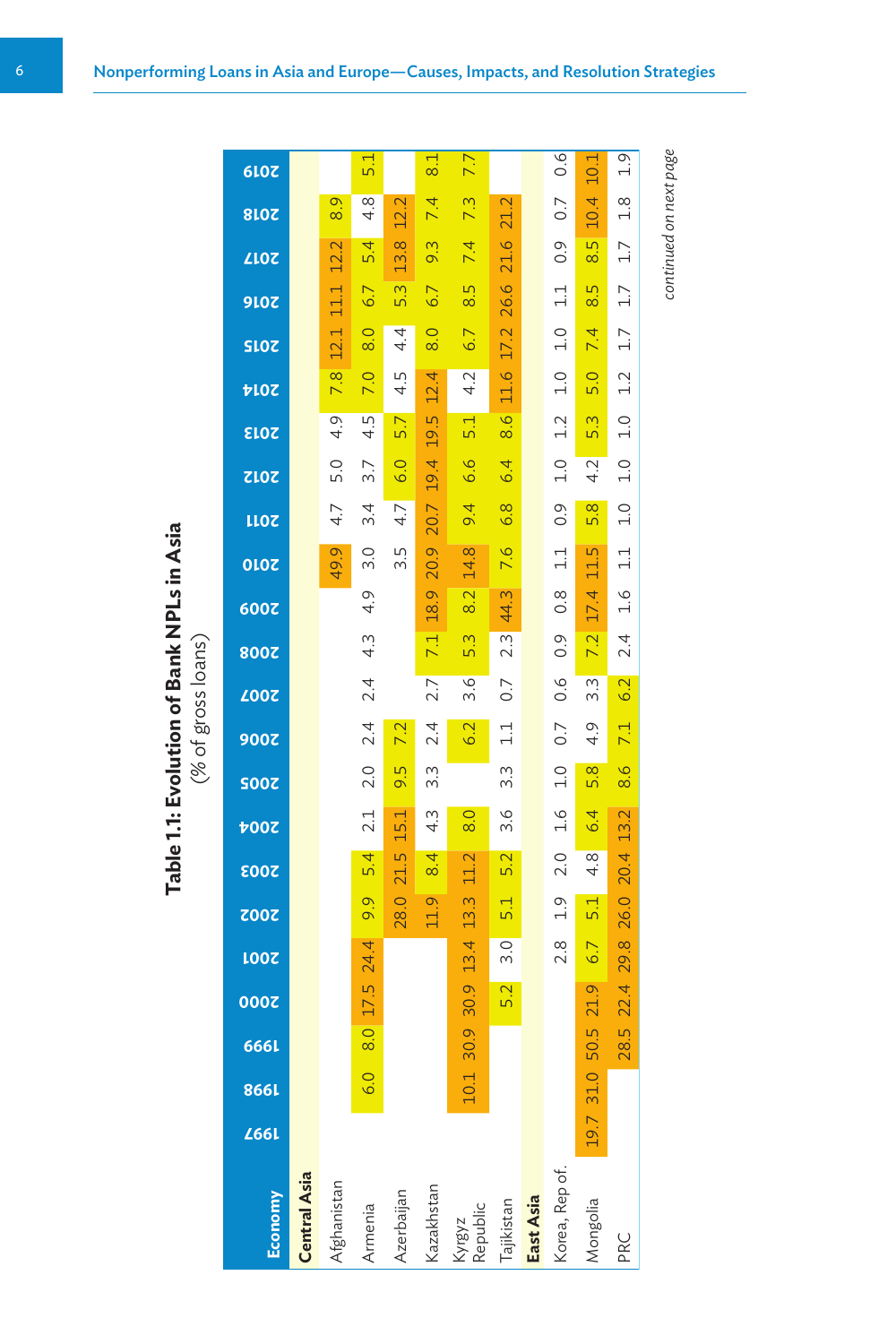Table 1.1 (continued) *Table 1.1 (continued)*

| Economy           | <b>Z66L</b> | 866L      | 666L | 0007 | <b>1007</b> | <b>ZOOZ</b> | <b>2003</b> | <b>7007</b> | <b>SO07</b> | 900 <b>Z</b> | <b>Z00Z</b>   | 800Z             | 600Z             | OLOZ          | LLOZ             | <b>ZLOZ</b>   | <b>STOS</b>      | <b>PLOZ</b>   | SLOZ          | <b>910Z</b>   | <b>ZLOZ</b>     | <b>810Z</b>   | <b>610Z</b>      |
|-------------------|-------------|-----------|------|------|-------------|-------------|-------------|-------------|-------------|--------------|---------------|------------------|------------------|---------------|------------------|---------------|------------------|---------------|---------------|---------------|-----------------|---------------|------------------|
| <b>South Asia</b> |             |           |      |      |             |             |             |             |             |              |               |                  |                  |               |                  |               |                  |               |               |               |                 |               |                  |
| Bangladesh        |             | 40.7      | 41.1 | 34.9 | 31.5        | 28.1        | 22.1        | 17.5        | 13.2        | 12.8         | 14.5          |                  |                  |               | 5.8              | 9.7           | $\frac{8}{6}$    | 9.4           | 8.4           | $\frac{8}{8}$ | $\frac{8.9}{8}$ | 9.9           | $\overline{8.9}$ |
| India             | 14.4 14.7   |           | 12.8 | 11.5 | 10.4        | 9.1         | 7.2         | 4.9         | 3.3         | 2.5          | 2.3           | 2.5              | $2.\overline{3}$ | 2.2           | 2.7              | 3.4           | 4.0              | 4.4           | 5.9           | 9.2           | 10.0            | 9.5           | 9.2              |
| Maldives          |             |           |      |      |             |             |             |             |             |              |               |                  |                  |               |                  | 20.9          | 17.6             | 17.5          | 14.1          | 10.6          | 10.5            | $\frac{8}{8}$ | $\overline{9.4}$ |
| Pakistan          |             | 24.0 23.0 | 26.0 | 24.0 | 23.0        | 22.0        | 17.0        | 12.0        | 0.6         | 7.3          | 7.4           | 9.1              | 12.2             | 14.8          | 16.2             | 14.5          | 13.0             | 12.3          | 11.4          | 10.1          | 8.4             | $\frac{0}{8}$ | $\overline{8.6}$ |
| Southeast Asia    |             |           |      |      |             |             |             |             |             |              |               |                  |                  |               |                  |               |                  |               |               |               |                 |               |                  |
| Cambodia          |             | 7.2 16.2  | 14.5 | 12.4 | 8.4         | 14.8        | 13.9        | 10.3        | 7.8         | 9.9          | $\frac{3}{4}$ | $\overline{3.7}$ | $4.\overline{8}$ | $\frac{1}{3}$ | $2.\overline{3}$ | 2.2           | $2.\overline{3}$ | $\frac{6}{1}$ | 1.6           | 2.1           | 2.1             | 2.0           | $\frac{6}{1}$    |
| ndonesia          |             | 48.6      | 32.9 | 34.4 | 31.9        | 24.0        | 6.8         | 4.5         | 7.3         | 5.9          | 4.0           | 3.2              | 3.3              | 2.5           | 2.1              | $\frac{8}{1}$ | 1.7              | 2.1           | 2.4           | 2.9           | 2.6             | 2.3           | $\frac{4}{2}$    |
| Malaysia          |             | 4.1 18.6  | 16.6 | 15.4 | 17.8        | 15.9        | 13.9        | 11.7        | 9.4         | 8.5          | 6.5           | $4.\overline{8}$ | 3.6              | 3.4           | 2.7              | 2.0           | $\frac{1}{2}$    | 1.7           | $\frac{6}{1}$ | $\frac{6}{1}$ | $\frac{6}{1}$   | $\frac{1}{1}$ | LN<br>H          |
| Philippines       |             | 4.7 12.4  | 14.6 | 24.0 | 27.7        | 14.6        | 16.1        | 14.4        | 10.0        | 7.5          | 5.8           | 4.6              | 3.5              | 3.4           | 2.6              | 2.2           | 2.4              | 2.0           | $\frac{1}{2}$ | 1.7           | $\frac{6}{1}$   | 1.7           | 2.0              |
| Thailand          |             | 42.9      | 38.6 | 17.7 | 11.5        | <b>16.5</b> | 13.5        | 11.9        | 9.1         | 7.8          | 7.6           | 5.6              | 5.2              | 3.9           | 2.9              | 2.4           | 2.3              | 2.3           | 2.7           | $\frac{3}{2}$ | $\frac{1}{3}$   | $\frac{1}{3}$ | $\frac{1}{3}$    |
|                   |             | í         |      |      |             |             |             |             |             |              |               |                  |                  |               |                  |               |                  |               |               |               |                 |               |                  |

NPL = nonperforming loan, PRC = People's Republic of China. NPL = nonperforming loan, PRC = People's Republic of China.

Sources: Asian Development Bank calculations using data from Bank of Mongolia; CEIC Database; International Monetary Fund Financial Soundness Indicators. https://data.imf.org/; and<br>World Bank World Development Indicators. Sources: Asian Development Bank calculations using data from Bank of Mongolia; CEIC Database; International Monetary Fund Financial Soundness Indicators. https://data.imf.org/; and Note: White cells denote nomperforming ratios less than 5%, yellow between 5% and 10%, and orange higher than 10%. Blank cells mean data are not available. Note: White cells denote nonperforming ratios less than 5%, yellow between 5% and 10%, and orange higher than 10%. Blank cells mean data are not available. World Bank World Development Indicators. http://databank.worldbank.org/data/reports.aspx?source=world-development-indicators (accessed June 2020).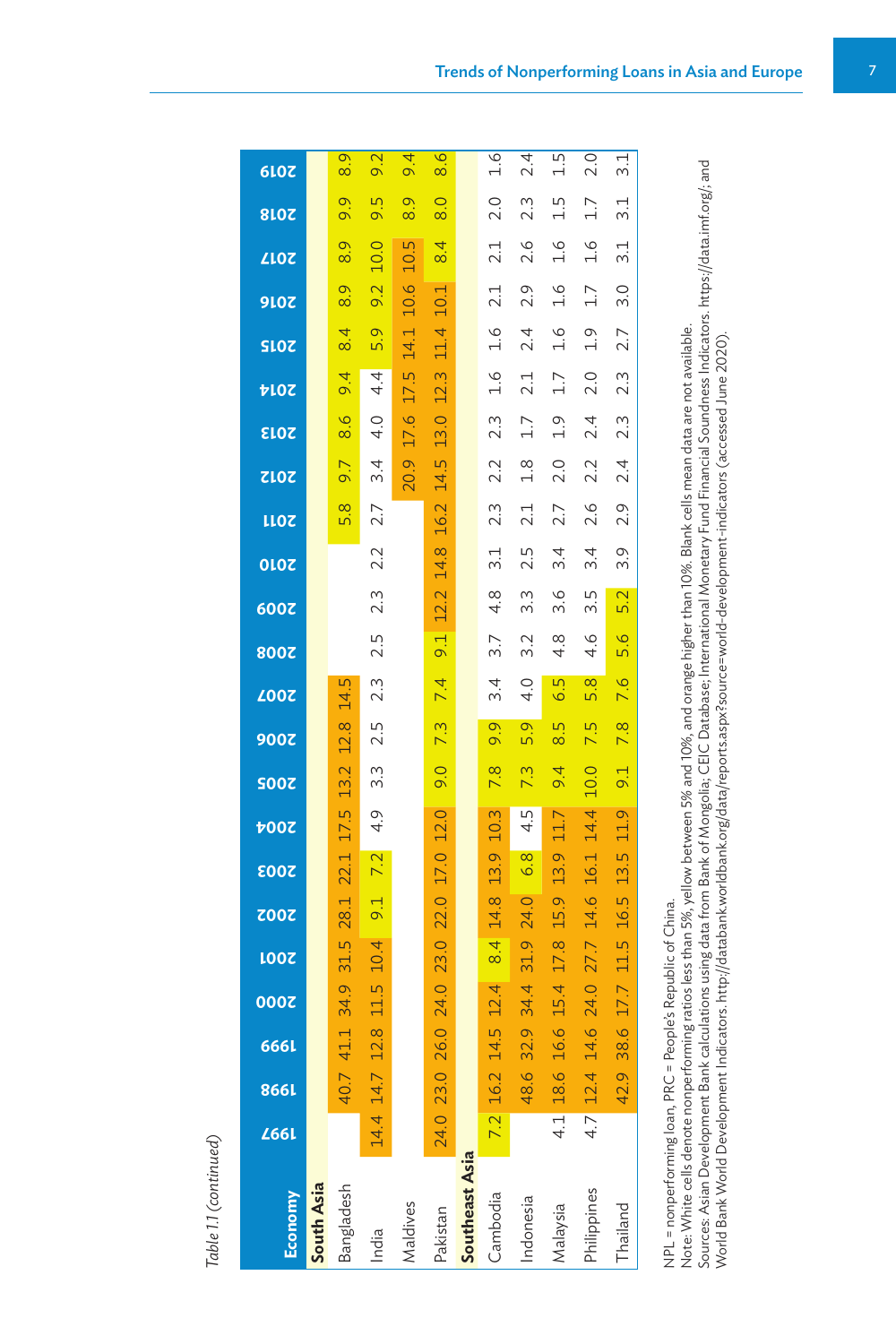However, in the aftermath of the global recession of 2008, distressed assets and the accompanying elevation in default risks and financial vulnerabilities increased in some countries, particularly in Central and South Asia, and in Mongolia. The NPL ratio reached 10.1% in Mongolia, due to a fall in prices of coal and natural resources after the global recession. A resurgence in these economies' NPL ratios was a cause for concern, as high NPLs can destabilize banking systems and undermine economic growth.

Examination of how NPL ratios evolved over the past 3 decades reveals two distinctive peaks during the Asian financial and global financial crises, especially for subregions affected directly by each crisis (Figure 1.2). The Asian financial crisis hit Southeast Asia hardest, while the euro area sovereign debt crisis a decade later hit Central Asia hardest.



#### NPL = nonperforming loan.

Notes: Central Asia includes Armenia, Azerbaijan, Georgia, Kazakhstan, the Kyrgyz Republic, Tajikistan, and Uzbekistan. East Asia includes Hong Kong, China; Japan; Mongolia; the People's Republic of China; and the Republic of Korea. Oceania includes Australia. The Pacific includes Fiji and Papua New Guinea. South Asia includes Bangladesh, India, Maldives, Pakistan, and Sri Lanka. Southeast Asia includes Cambodia, Indonesia, Malaysia, the Philippines, Singapore, Thailand, and Viet Nam. Simple averages are reported.

Sources: Asian Development Bank calculations using data from Bank of Mongolia; CEIC Database; International Monetary Fund Financial Soundness Indicators. https://data.imf.org/; State Bank of Viet Nam; and World Bank World Development Indicators.http://databank.worldbank.org/data/ reports.aspx?source=world-development-indicators (accessed September 2020).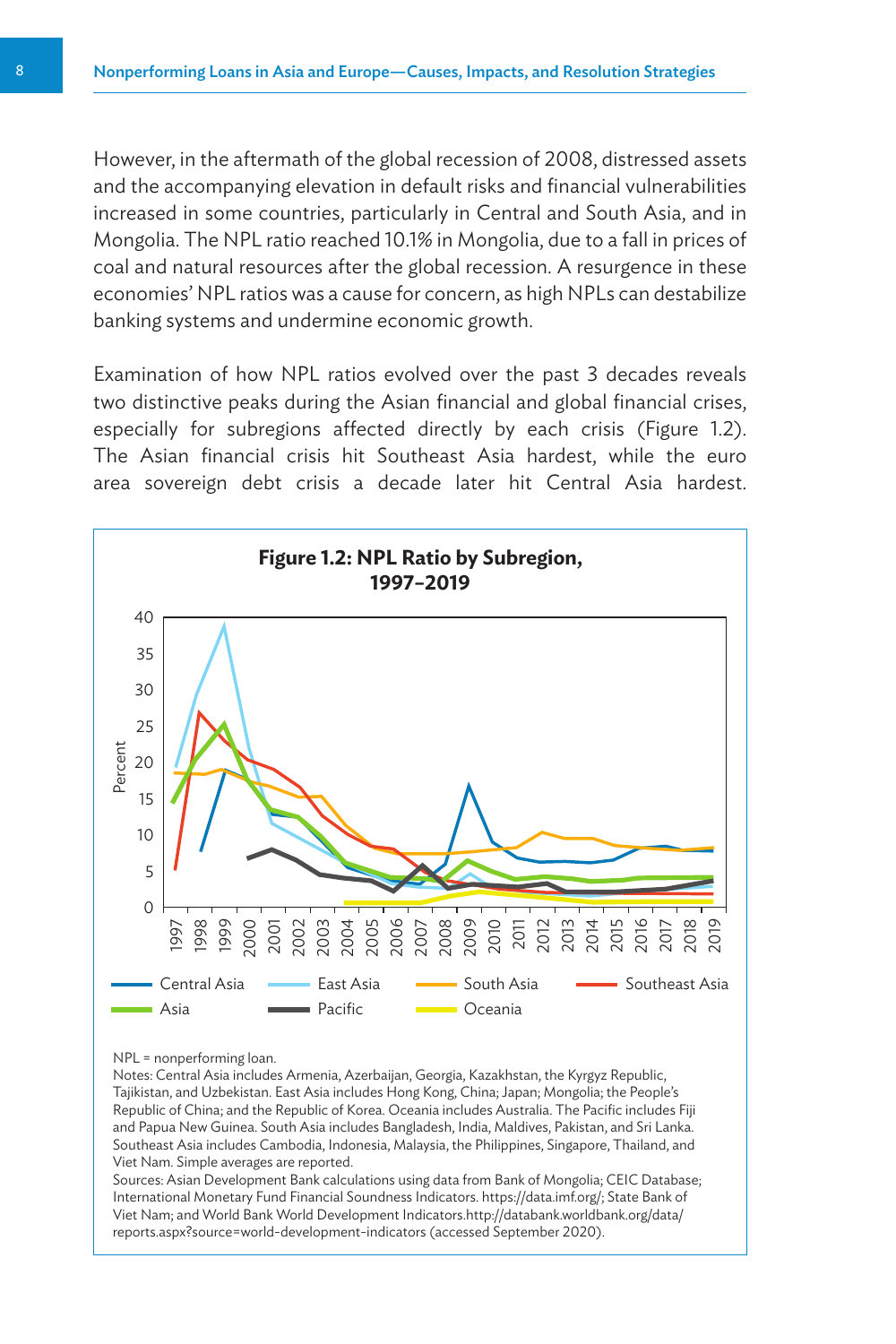On average, NPL ratios are lowest in East and Southeast Asia, at around 2%, together with Oceania and the Pacific. In Central and South Asia, NPL ratios remain relatively high, at 8%–10%, although they came down from the peak during the global financial crisis and the recession.

Notably, NPL ratios showed different patterns subregionally as they declined. In East Asia, the initial reduction was fast (falling from 39.5% to 11.9% in only 2 years) reflecting decisive post-Asian financial crisis reforms and political commitments. But in Southeast Asia, ratios went down more gradually (falling from 27.7% in 1998 to 12.8% in 2003 and taking another 5 years to come down to 3.6% in 2008), underscoring challenges of addressing high NPLs. Without direct crisis impact (and possibly no urgency and political will), NPL problems tend to persist even longer. In South Asia, the NPL ratio peaked at 19.4% in 1999 but was brought down to only 15.4% in 2003 and again to 7.5% in 2008. In Central Asia, the NPL ratio also came down slowly from its peak of 19.5% in 1999 to 9.0% in 2003 and again to 3.3% in 2007, before resurging to 17.4% in 2009 in the aftermath of the euro area sovereign debt crisis and a global recession. These experiences altogether also highlight the importance of timely resolution of NPL problems to avoid NPL overhangs.

In most economies that experience high NPLs, adverse macroeconomic conditions are important factors. The global financial crisis and the recession that followed exposed the vulnerabilities of the banking systems in many countries in Central Asia. Bank credit also grew rapidly in many of them in the years before the global financial crisis, spurred by favorable macroeconomic conditions. In 2008–2009, global oil prices fell sharply, however, undermining corporate profits and economic outlooks. NPLs rose sharply, compromising banking sector health and slowing the recovery with credit constraints.

These crisis episodes highlight the importance of macrofinancial linkages. Credit risks rise as macroeconomic conditions deteriorate and interest payments rise. Conversely, a deterioration in banks' balance sheets may feed back into the economy as banks tighten credit conditions. While the macroeconomic impact is significant for NPL ratios, bank-specific factors cannot be overlooked.

The coronavirus disease (COVID-19) crisis magnifies concerns over NPL overhangs. Countries' NPL ratios are expected to rise significantly with the unfolding of the pandemic and may well persist beyond the crisis period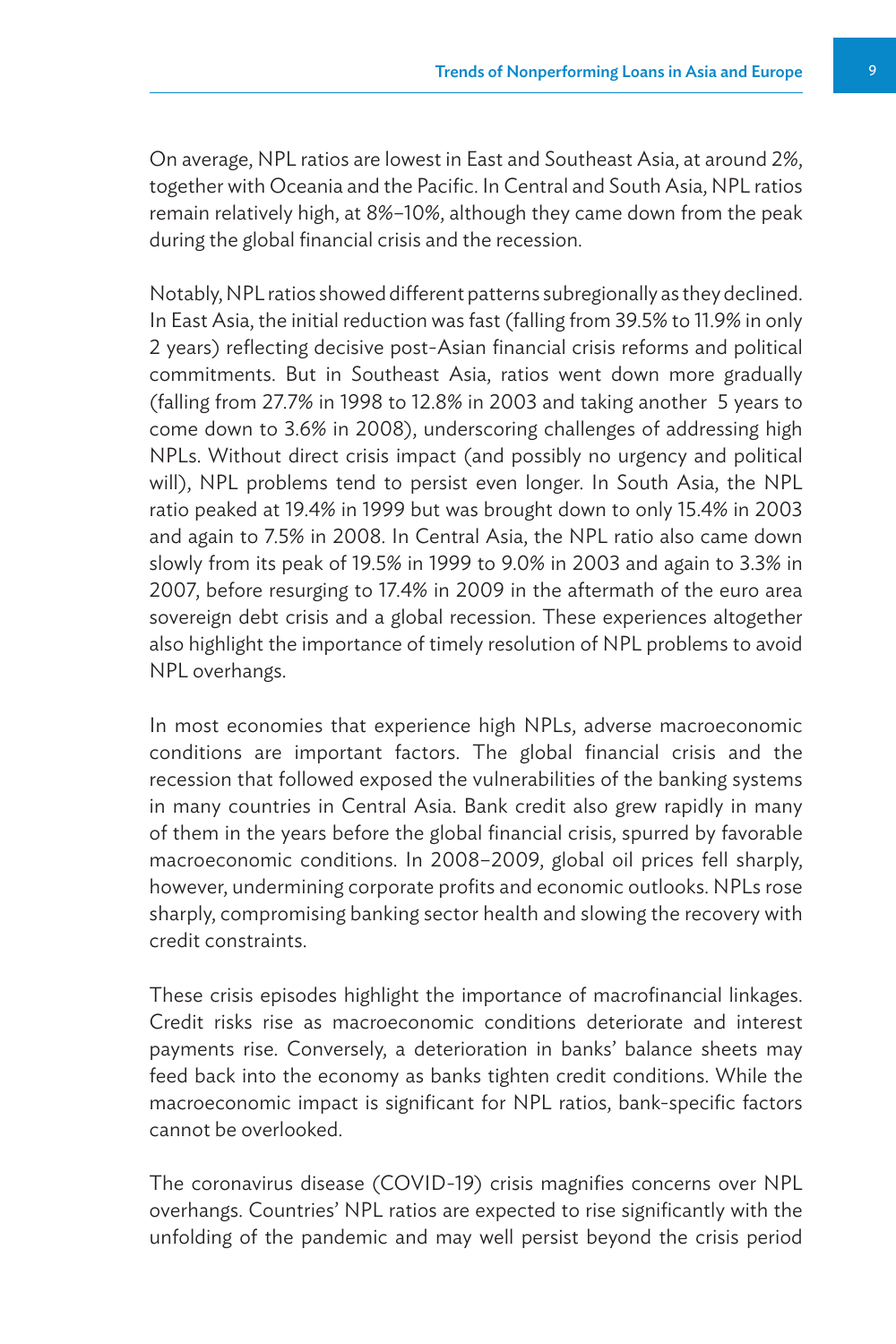unless managed in a timely manner. These expectations call for policy measures to cushion the impact of COVID-19 on the banking sector and the economy in general.

Figure 1.3 illustrates the negative relationship between NPLs and economic growth, hinting at the possible harmful real economic effects associated with NPLs. From 2000 to 2017, changes in NPL ratios and GDP growth across different Asian subregions were negatively correlated. During the same period, Asian economies saw a positive relationship between the change in the NPL ratio and the change in interest rates.



Persistently high NPLs in some Asian economies might be attributed to various impediments to NPL resolution, which later chapters detail. Among these is the lack in Asia of well-developed NPL markets in which banks can dispose of distressed assets. While some economies have set up NPL markets to allow financial institutions, private asset management companies, and NPL investors to trade distressed assets, most Asian economies lack such markets due to legal, accounting, and institutional deficiencies.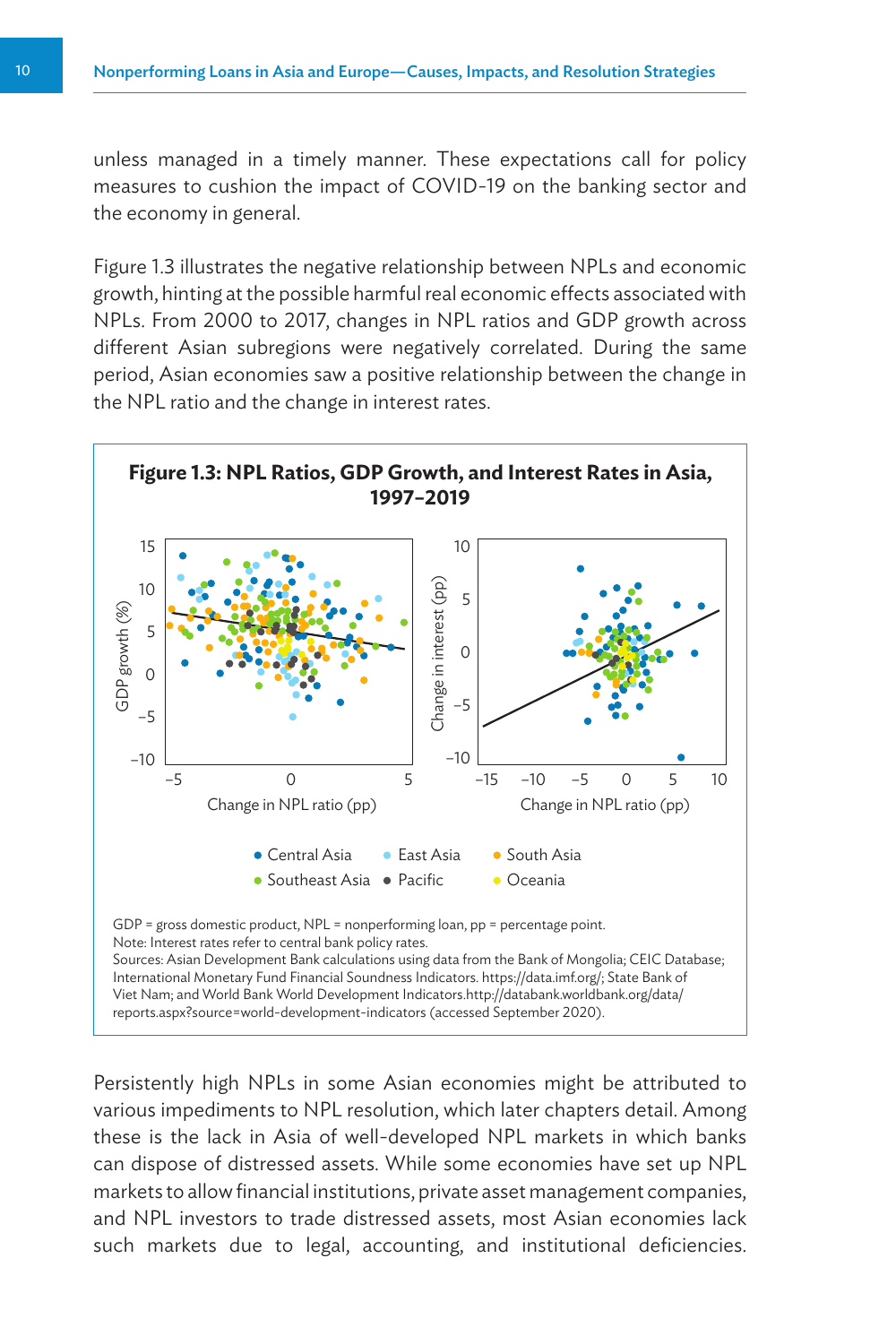A few economies have established and nurtured the growth of domestic NPL markets, however, such as the People's Republic of China (PRC), where, in 2018, the value of NPLs traded in secondary markets exceeded \$56 billion (Deloitte 2019). This is comparable to values traded in the euro area. Figure 1.4 illustrates the stock of outstanding NPLs held by banks in selected Asian economies in 2016 and 2018, indicating their potential for growing NPL markets.



### **1.3 Developments in the Euro Area**

NPL levels in the euro area ranged between 2.5% and 5% for most of the last 2 decades, reaching their lowest levels in 2006 and 2007 (Figure 1.5). The declining trend in euro area NPLs reversed with the beginning of the global financial crisis, while the euro area sovereign debt crisis contributed to the rise from 2011. The ratio peaked in 2014 at just over 8% before gradually falling back to 2.9% by 2020.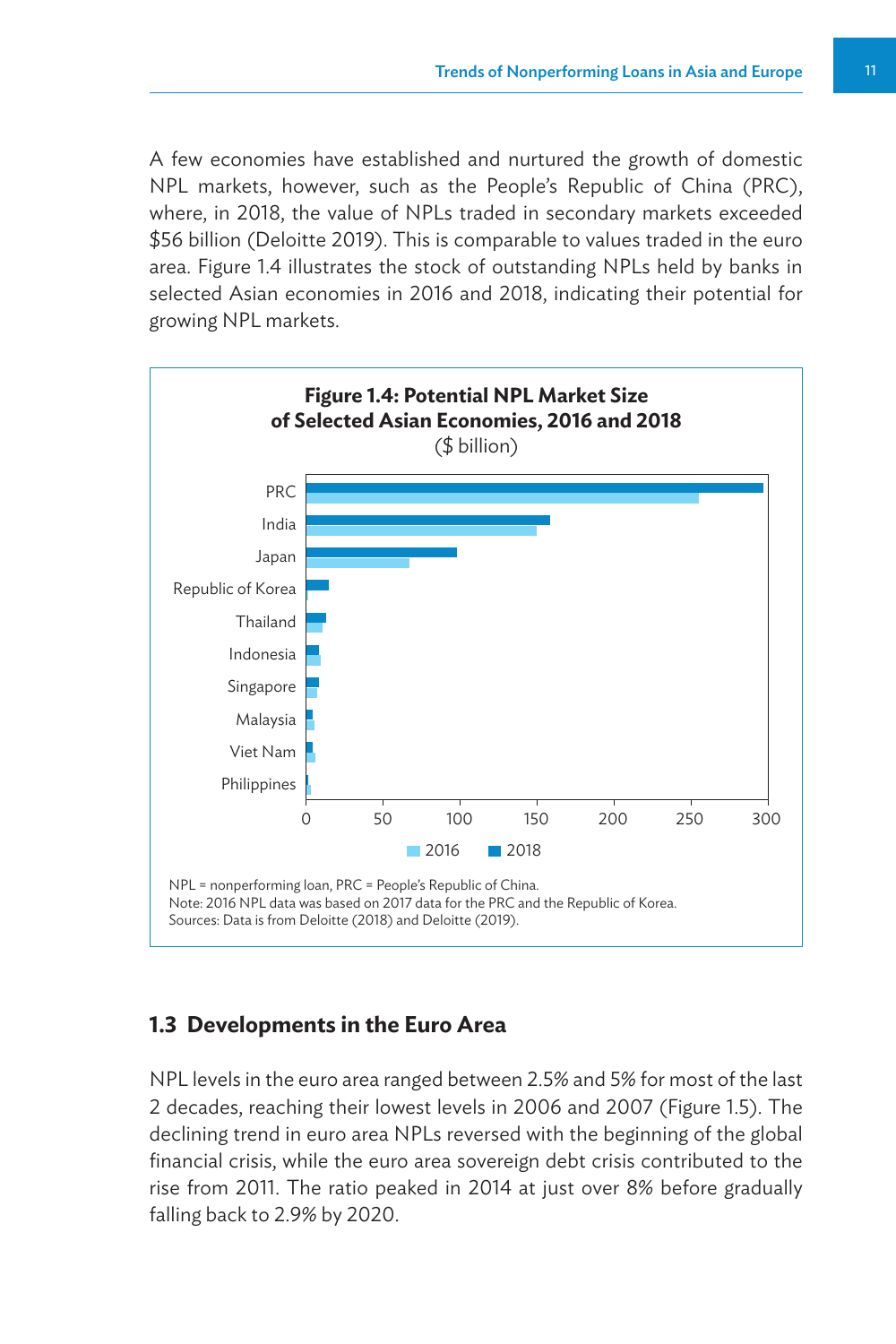For most of the period under review, the euro area NPL ratio remained substantially above NPL ratios in other large, advanced economies, such as the United States (US) and the United Kingdom. This suggests—as in Asia the presence of long-standing structural weaknesses in the NPL resolution regimes in several euro area countries, e.g., relatively less efficient insolvency and debt recovery regimes. Despite recent positive developments, the euro area NPL ratio in 2020 remained about three times above equivalent ratios in Japan, the United Kingdom, and the US.



The euro area average NPL figure masks substantial differences across the 19 euro area countries. After the euro area sovereign debt crisis started, shares of nonperforming assets increased rapidly in several euro area countries. Cyprus, Greece, Ireland, Italy, Portugal, and Slovenia (the EA6 countries) all experienced double-digit NPL figures, peaking at close to 50% in Greece and close to 40% in Cyprus.<sup>3</sup> Spain came close to an NPL

Latvia and Lithuania were not members of the euro area when they experienced a large increase in NPLs, starting in 2008. They adopted the euro in 2014 and 2015, respectively. Similar to other Central, Eastern, and Southeastern European countries, the global financial crisis hit them hard (see Gardó and Martin 2010). The steep rise of NPLs in these economies was swiftly reversed, as the Baltic economies recovered and proved to be rather flexible.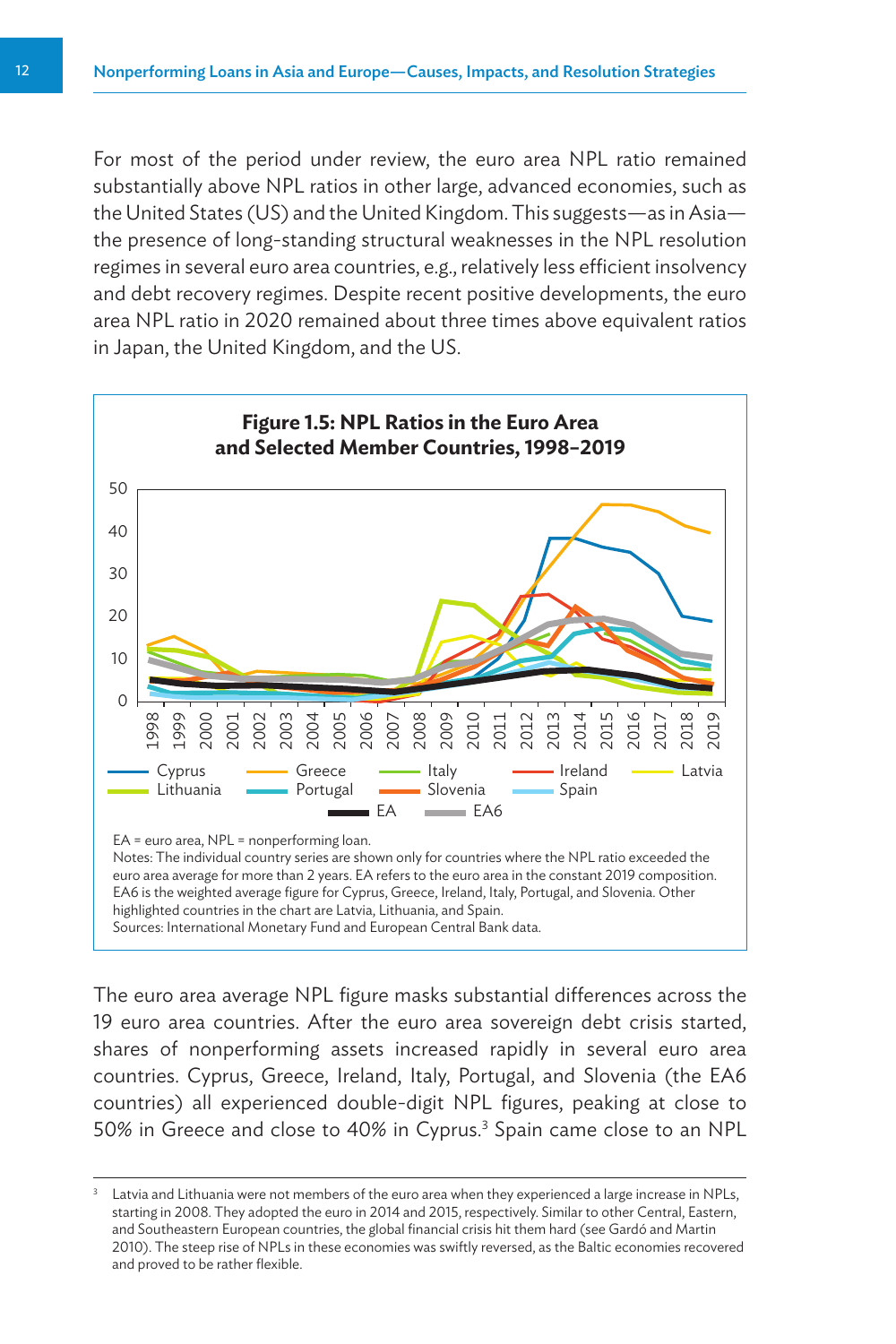ratio of 10%. Starting in 2014, NPL ratios started to decline again in all these economies, but the speed of decline varied significantly. In 2020, Cyprus, Greece, Italy, and Portugal still had NPL ratios of more than 5%.

Turning to macrofinancial conditions, Figure 1.6 illustrates correlations between GDP growth, long-term interest rates, and changes in the NPL ratios of euro area countries between 1999 and 2019.



As expected, the left-hand panel shows a strong negative correlation between annual changes in NPL ratios and annual GDP growth rates. Moreover, the correlation between changes in economic development and credit defaults appears to be rather fast, given that there is no lag structure in Figure 1.6. The right-hand panel shows a positive correlation between annual changes in NPL ratios and changes in long-term interest rates. The link between increasing interest rates and rising credit defaults is, however, relatively weaker than the correlation between GDP growth and NPLs. The European patterns are in line with those in Asia.

To understand NPL patterns across euro area countries, it is useful to look in more detail at the structure of the NPL stock in the euro area—in particular, the sector composition, the age of the NPLs, and the extent to which NPLs are covered by provisions and collateral.<sup>4</sup>

On a comparable basis across all euro area countries, such detailed information is only available from 2014.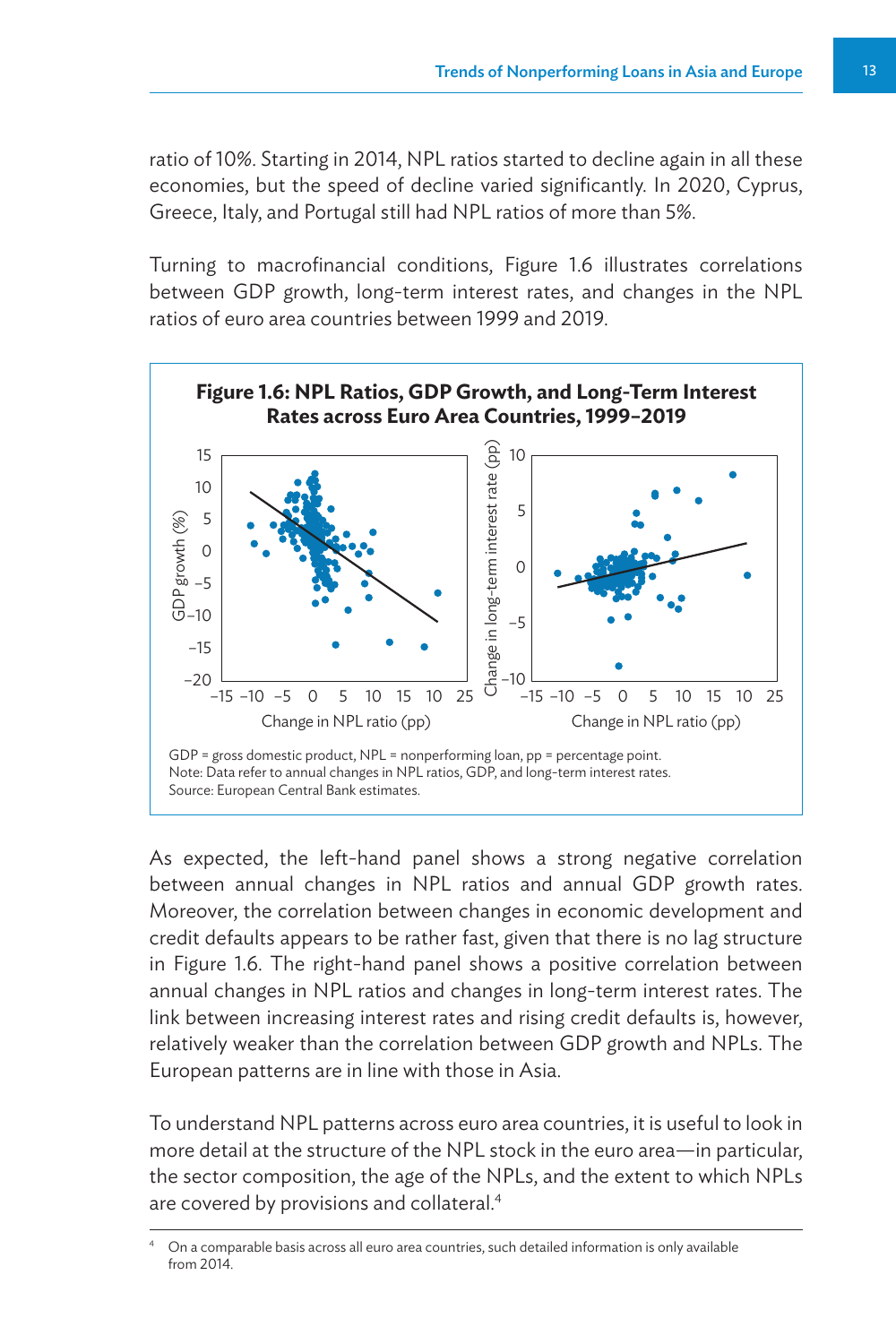Figure 1.7 looks at the NPL composition by main asset classes—nonfinancial corporations, commercial real estate, mortgages, other retail loans, and other loans, which can be seen here as a residual item. The left- and righthand panels show the situation in 2014 and 2019, respectively.



For the euro area as a whole, corporate lending—including loans backed by commercial real estate—accounted for nearly two-thirds of the NPL stock in 2014, but its share declined to about 55% by 2019. The share of mortgages, which are more challenging to work out, increased somewhat between 2014 and 2019. Differences between the euro area countries are pronounced. The share of nonfinancial corporation loans ranges from around 10% in some smaller euro area countries to above 40% in many larger economies. Comparable wide-ranging differences can be observed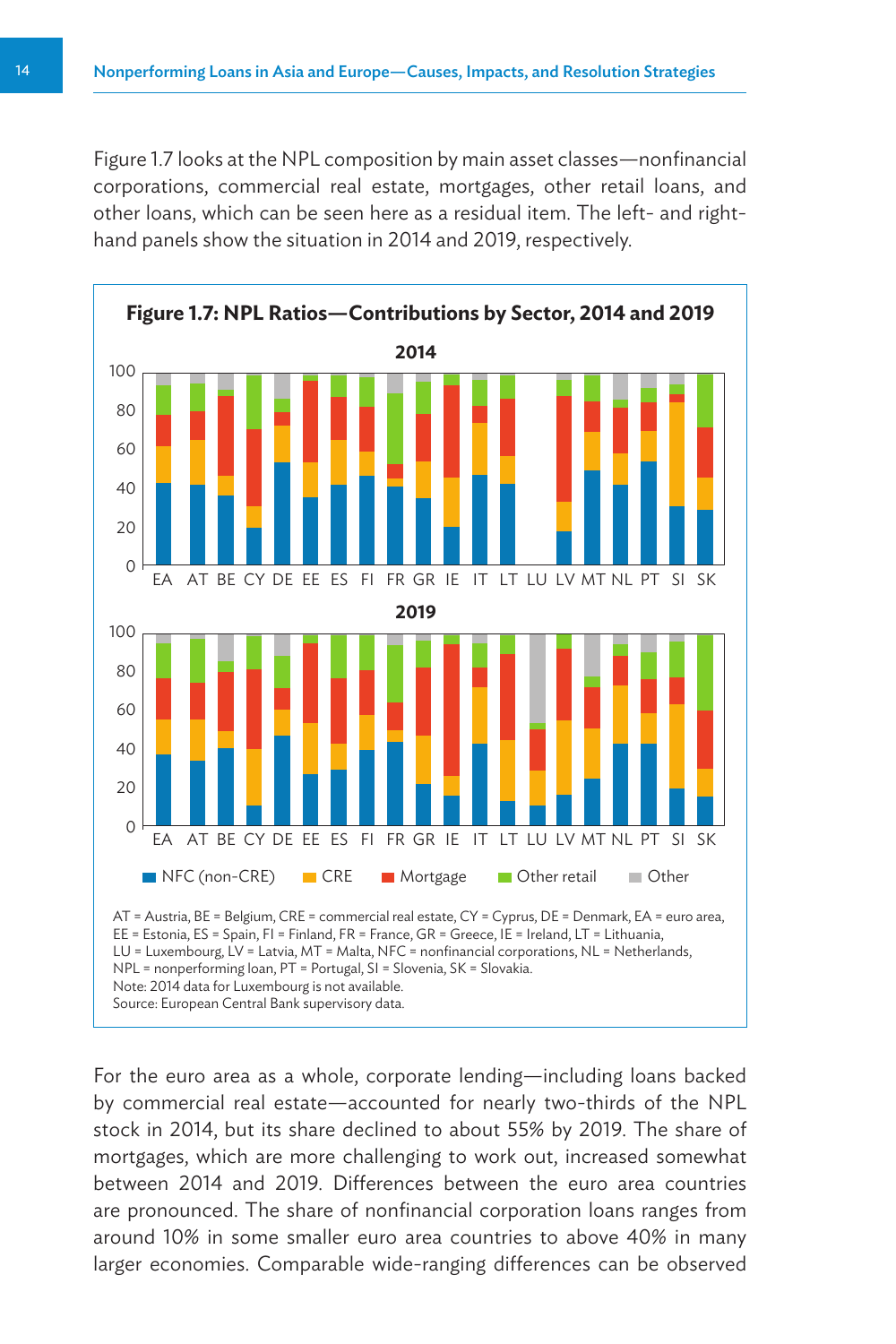for the other categories, despite their smaller average share in the euro area average. Overall, the contributions by sector are very heterogeneous and suggest a need for country-specific resolution strategies.

Turning to the age structure of NPLs across the euro area, Figure 1.8 shows different NPL age brackets: (i) "unlikely to pay" loans, (ii) loans that were in arrears between 3 months and 1 year, and (iii) loans that were in arrears for more than 1 year.<sup>5</sup> An additional category, loans in arrears for more than 5 years, was released in 2019.



= Malta, NL = Netherlands, NPL = nonperforming loan, PT = Portugal, SI = Slovenia, SK = Slovakia. Source: European Central Bank supervisory data.

<sup>5</sup> Loans classified as unlikely to pay continue to be serviced with a delay of less than 90 days and are considered nonperforming on the basis of other data about the borrower's expected ability to repay the loan. For example, classification as unlikely to pay may be triggered by a reduction in the borrower's cash flows, initiation of insolvency proceedings, or extension of forbearance measures, which would not normally be granted to a performing borrower.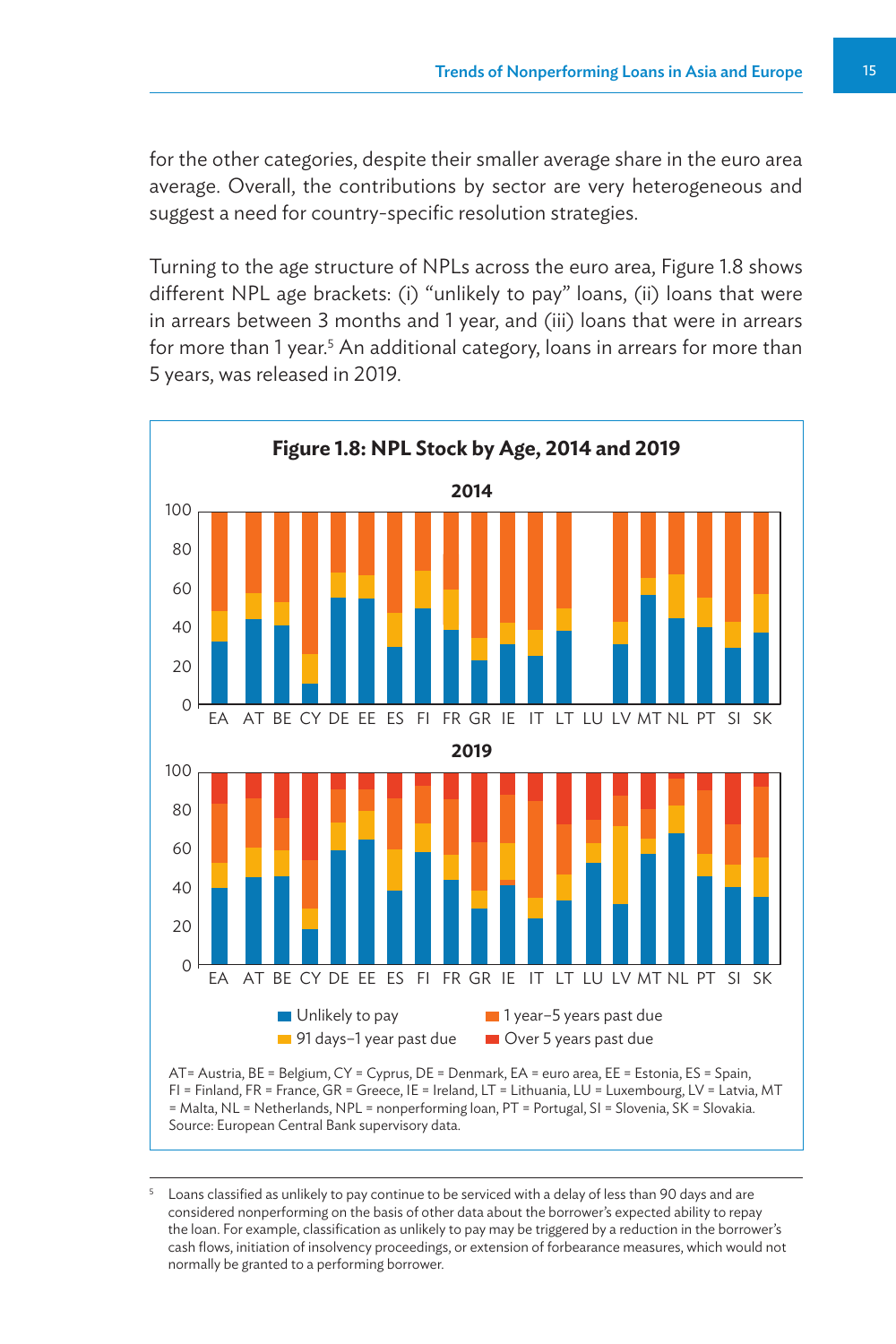Looking at the euro area as a whole, around half of the NPL stock has been in default for more than 1 year—and around 17% for more than 5 years. As the overall NPL stock halved, the share of old NPLs declined slightly between 2014 and 2019, whereas the share of unlikely to pay and recent NPLs increased slightly. Moreover, differences between euro area countries are pronounced. The share of unlikely to pay in total problem loans ranges from under 20% to almost 70%. Swift measures to cure these loans can effectively prevent a subsequent increase in the NPL ratio. In Cyprus, Greece, Italy, and Latvia, however—with NPL levels above 5%—more than half of the NPL stock is older than 1 year, suggesting that the NPL resolution process in these countries is slow and the likelihood that these loans will be resolved is particularly low.

The final structural NPL indicator is the share of NPLs covered by provisions and collateral (Figure 1.9).

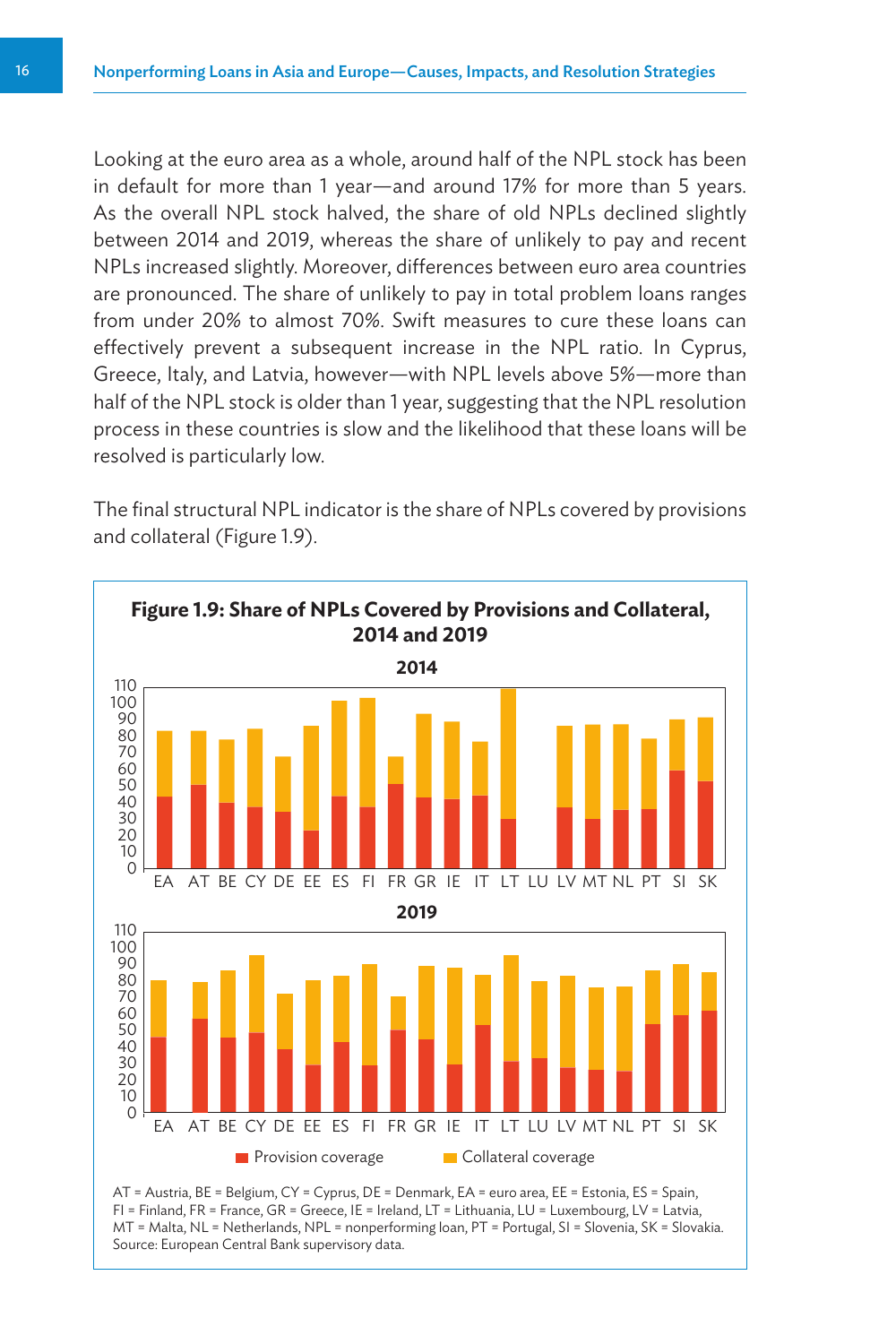The overall coverage of euro area NPLs by provisions and collateral remained relatively stable over time. In 2019, provisions stood at around 46% of NPL gross book value, with a further 34% of gross book value covered by collateral. From a bank management perspective, provisions represent a measure of incurred losses on the NPLs, while collateral provides additional protection and a source of intrinsic value of NPLs. However, the presence of collateral exposes banks to the valuation risks, often related to the state of the property market, and to uncertain costs of enforcing and disposing of collateral.<sup>6</sup> The relative importance of provisions and collateral differs across countries. The cross-country heterogeneity is, however, less pronounced than for other structural indicators. The share of gross book value covered by provisions has significantly increased in most euro area countries with elevated NPL ratios, suggesting that the resolution of these loans will be easier for the affected banks.

An important indicator for the agility of NPL resolution frameworks is the level of activity of the secondary NPL market—i.e., the amount of NPLs that banks are selling to other (normally nonbank) market participants. During the early years of the peak NPL period in the euro area, starting around 2009, secondary NPL markets were not very active. Even around the time when NPLs peaked in the euro area, Deloitte (2016) and KPMG (2016) highlighted that despite a stock of some 2 trillion euros in noncore assets on bank balance sheets (of which about 50% were NPLs), annual transactions only amounted to slightly more than 100 billion euros.

Figure 1.10 looks at recent secondary market NPL transactions in euro area countries with elevated NPL ratios.<sup>7</sup> Starting from still very low levels in 2015, NPL transactions gained traction in the second half of 2016, driven, among other things, by the strong cyclical upswing in the euro area economy from around 2015, before declining again in 2019. Most of the transactions took place in the largest NPL markets—by absolute size rather than by NPL share—Italy and Spain. Some transactions, however, were also recorded in the other high-NPL euro area countries. Regulatory pressure, which forced banks to develop NPL reduction strategies, and—in the case of Italy government support to NPL securitizations, contributed to the increase in NPL sales.

<sup>6</sup> Collateral is highly dependent on timely and accurate valuation. Moreover, the time needed and costs incurred to liquidate collateral vary substantially by country, depending, in particular, on the quality of the legal system and insolvency frameworks, as well as on loan documentation.

 $7$  Figure 1.10 data are based on publicly available information and may thus, to some extent, underestimate the true activity on the euro area secondary NPL market.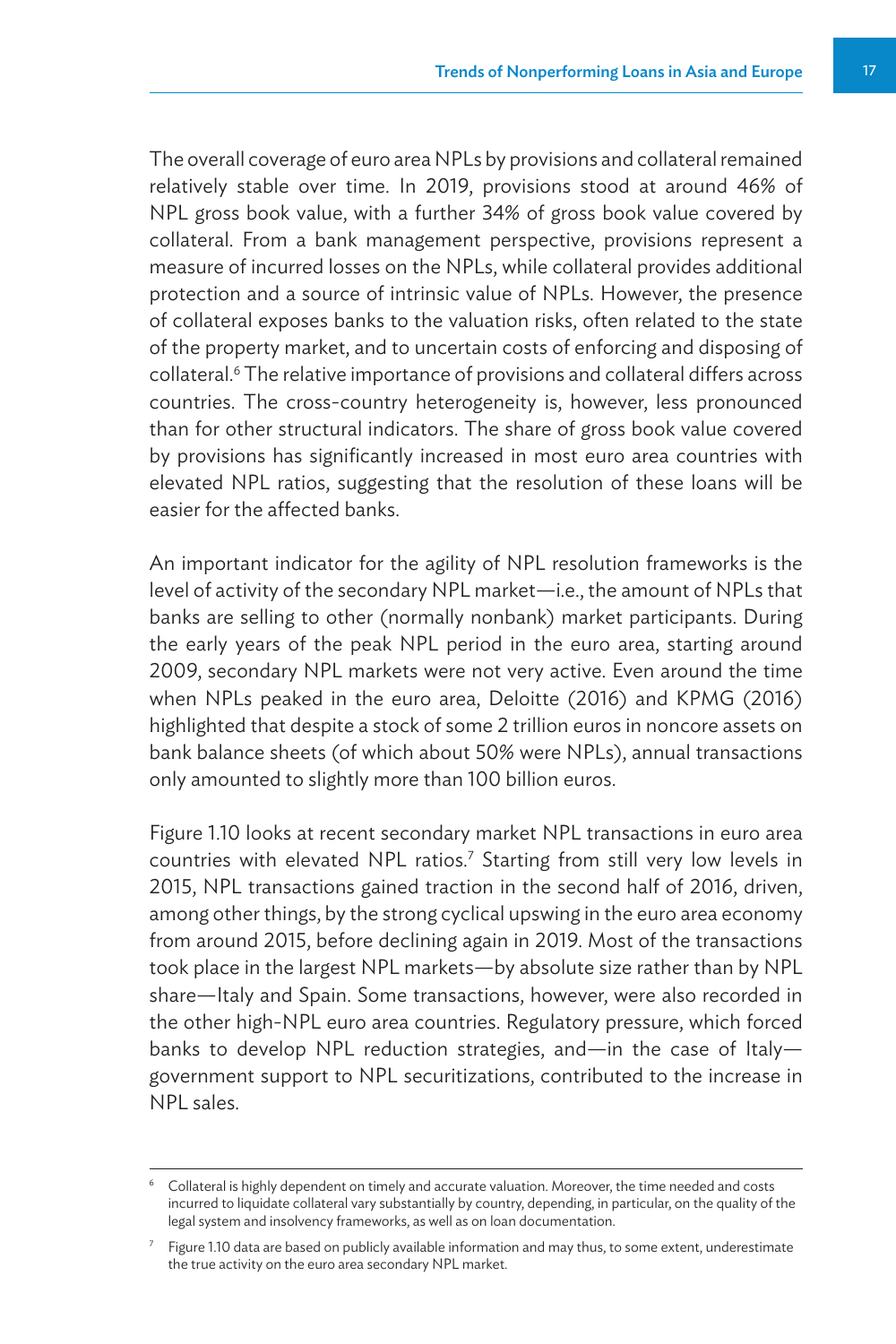

Various reasons explain the lack of agility in the secondary euro area NPL market, ranging from the pricing of NPLs on banks' balance sheets, through the market structure, to framework conditions such as the length of insolvency procedures or even outright prohibitions to sell loans to nonbanks. All of these factors contribute to a gap between the price investors are willing to pay for NPLs and the price for which banks are willing to sell (e.g., see Fell et al. 2016). This so-called "bid-ask spread," along with policy options, is discussed in more detail in Chapter 7 (euro area) and Chapter 8 (Asia).

# **1.4 Conclusions**

The regional financial and economic crises of recent decades severely affected Asian and European financial markets. Over 2 decades ago, the Asian financial crisis triggered an increase in NPLs, particularly in East and Southeast Asia. A decade later, elevated NPLs across Europe, particularly Southern Europe, followed the global financial crisis. Possible macroeconomic implications associated with a buildup in distressed assets call for investigation, as NPLs are negatively correlated with GDP and positively correlated with interest rates. This pattern played out both in Asia and in Europe.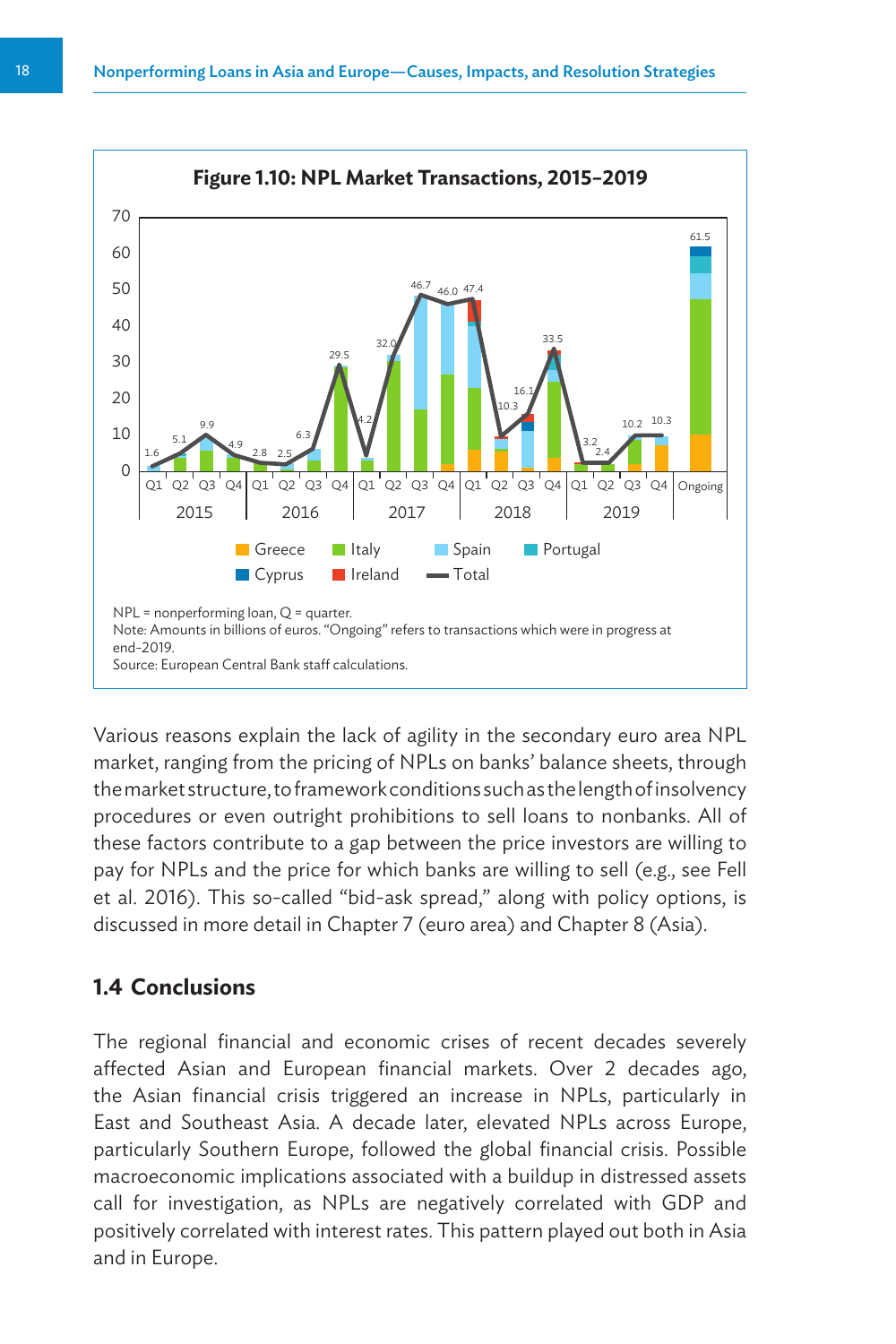A decade after the Asian financial crisis, NPLs declined substantially in Southeast Asia, largely owing to strengthened financial regulation, favorable economic development, and generally enhanced banking sector resilience. While NPL ratios stabilized at low levels across most of Asia during the economic boom around the mid-2000s, they spiked after the global financial crisis in many economies, especially in Central and South Asia and in Mongolia. NPL ratios also increased significantly in Europe, due to the euro area sovereign debt crisis, and have not yet returned to the pre-crisis levels, highlighting the strong persistence of NPL ratios.

NPL market development is slowly progressing as policy makers start to address the impediments to NPL management and resolution. At present, secondary markets across developing Asia are still largely underdeveloped and progress in NPL resolution is uneven. In Europe, a regional NPL market—while better developed—lacks agility, calling for policy makers to address issues in bid-ask spreads.

The current COVID-19 pandemic casts a shadow over the global economy. It exposes Asia and Europe to financial vulnerabilities, with looming problems associated with deteriorating debt quality. Policy makers need to pay close attention and prepare for possible buildups in NPLs triggered after the pandemic passes. As temporary relief measures are lifted, corporate defaults may materialize, heightening bank exposure to distressed assets. Potential rises in the NPL ratios, alongside elevated debt and default risks, are significant risks to banking sector health, which could slow economic recovery post-COVID-19.